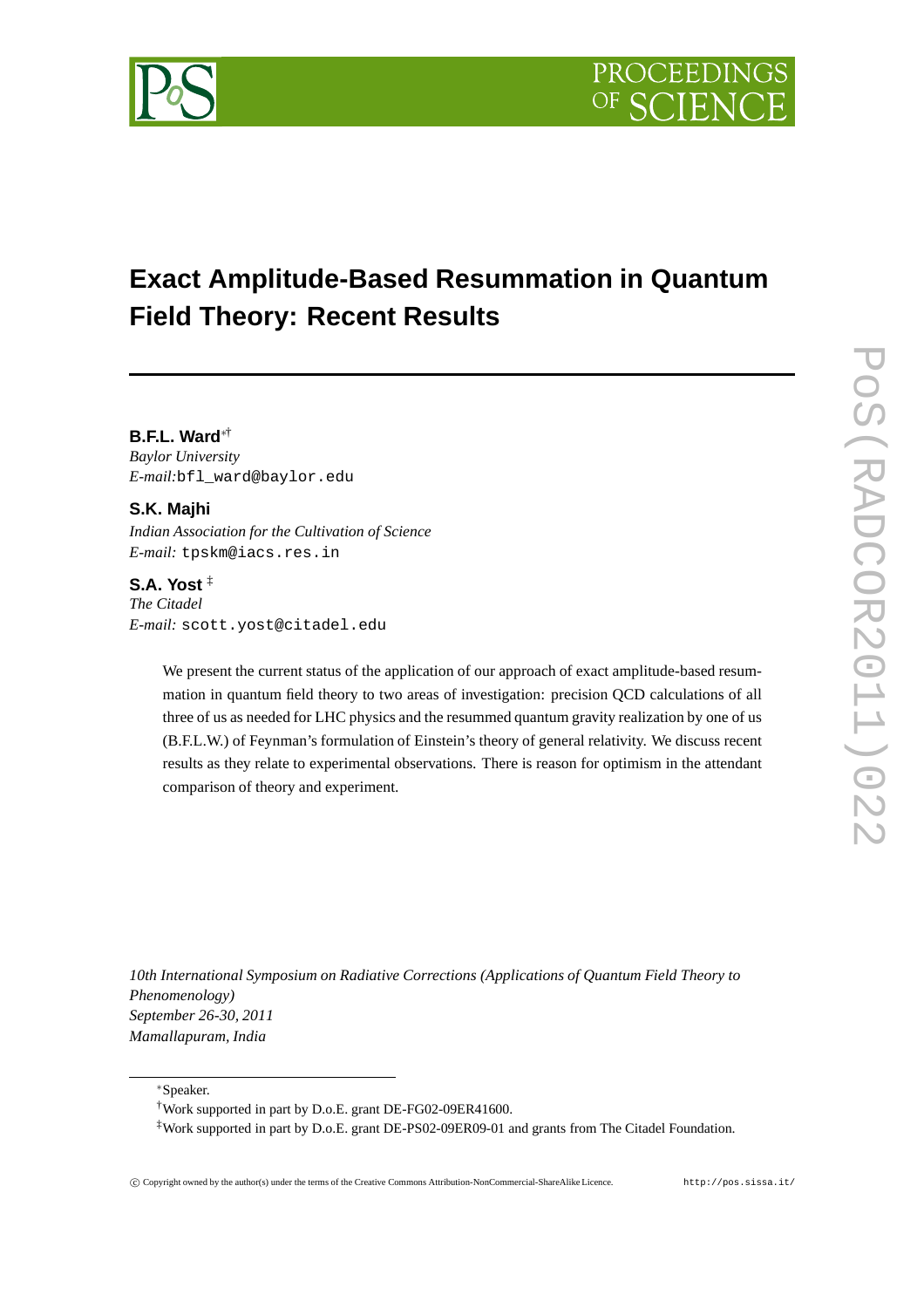## **1. Introduction**

With the start-up of the LHC the era of precision QCD, by which we mean predictions for QCD processes at the total precision tag of 1% or better, is upon us and the need for exact, amplitudebased resummation of large higher order effects is paramount. Such resummation allows one to have better than 1% precision as a realistic goal as we shall show in what follows, so that one can indeed distinguish new physics(NP) from higher order SM processes and can distinguish different models of new physics from one another as well. In a parallel development, the issue of the application of ordinary quantum field theoretic methods to Einstein's theory of general relativity lends itself as well to a resummation approach, provided again that the resummation is an exact amplitude-based one, as one of us(B.F.L.W.) has shown. In what follows, we present the status of these two applications of exact amplitude-based resummation theory in quantum field theory.

The two paradigms which we present are then as follows. First, in the next Section, we present an approach to precision LHC physics which is an amplitude-based  $OED \otimes OCD (\equiv OCD \otimes OED)$ exact resummation theory [1] realized by MC methods. The starting point is then the well-known fully differential representation

$$
d\sigma = \sum_{i,j} \int dx_1 dx_2 F_i(x_1) F_j(x_2) d\hat{\sigma}_{\text{res}}(x_1 x_2 s) \tag{1.1}
$$

of a hard LHC scattering process using a standard notation so that the  ${F_i}$  and  $d\hat{\sigma}_{res}$  are the respective parton densities and reduced hard differential cross section where we indicate the that latter has been resummed for all large EW and QCD higher order corrections in a manner consistent with achieving a total precision tag of  $1\%$  or better for the total theoretical precision of (1.1). The key issue to precision QCD theory is then the determination of the value of the total theoretical precision of (1.1), which we denote by  $\Delta\sigma_{th}$ . It can be decomposed as follows:

$$
\Delta \sigma_{\text{th}} = \Delta F \oplus \Delta \hat{\sigma}_{\text{res}}
$$
 (1.2)

in an obvious notation where  $\Delta A$  is the contribution of the uncertainty on *A* to  $\Delta \sigma_{th}$ . The theoretical precision  $\Delta \sigma_{th}$  validates the application of a given theoretical prediction to precision experimental observations, for the discussion of the signals and the backgrounds for both SM and NP studies, and more specifically for the overall normalization of the cross sections in such studies. NP can be missed if a calculation with an unknown value of  $\Delta\sigma_{th}$  is used for such studies. This point cannot be emphasized too much.

By our definition,  $\Delta \sigma_{\text{th}}$  is the total theoretical uncertainty coming from the physical precision contribution and the technical precision contribution [2]: the physical precision contribution,  $\Delta\sigma_{\text{th}}^{\text{phys}}$ , arises from such sources as missing graphs, approximations to graphs, truncations,....; the technical precision contribution,  $\Delta \sigma_{th}^{tech}$ , arises from such sources as bugs in codes, numerical rounding errors, convergence issues, etc. The total theoretical error is then given by

$$
\Delta \sigma_{th} = \Delta \sigma_{th}^{\text{phys}} \oplus \Delta \sigma_{th}^{\text{tech}}.
$$
\n(1.3)

The desired value for  $\Delta \sigma_{th}$  depends on the specific requirements of the observations. As a general rule, one would like that  $\Delta\sigma_{th} \leq f\Delta\sigma_{expt}$ , where  $\Delta\sigma_{expt}$  is the respective experimental error and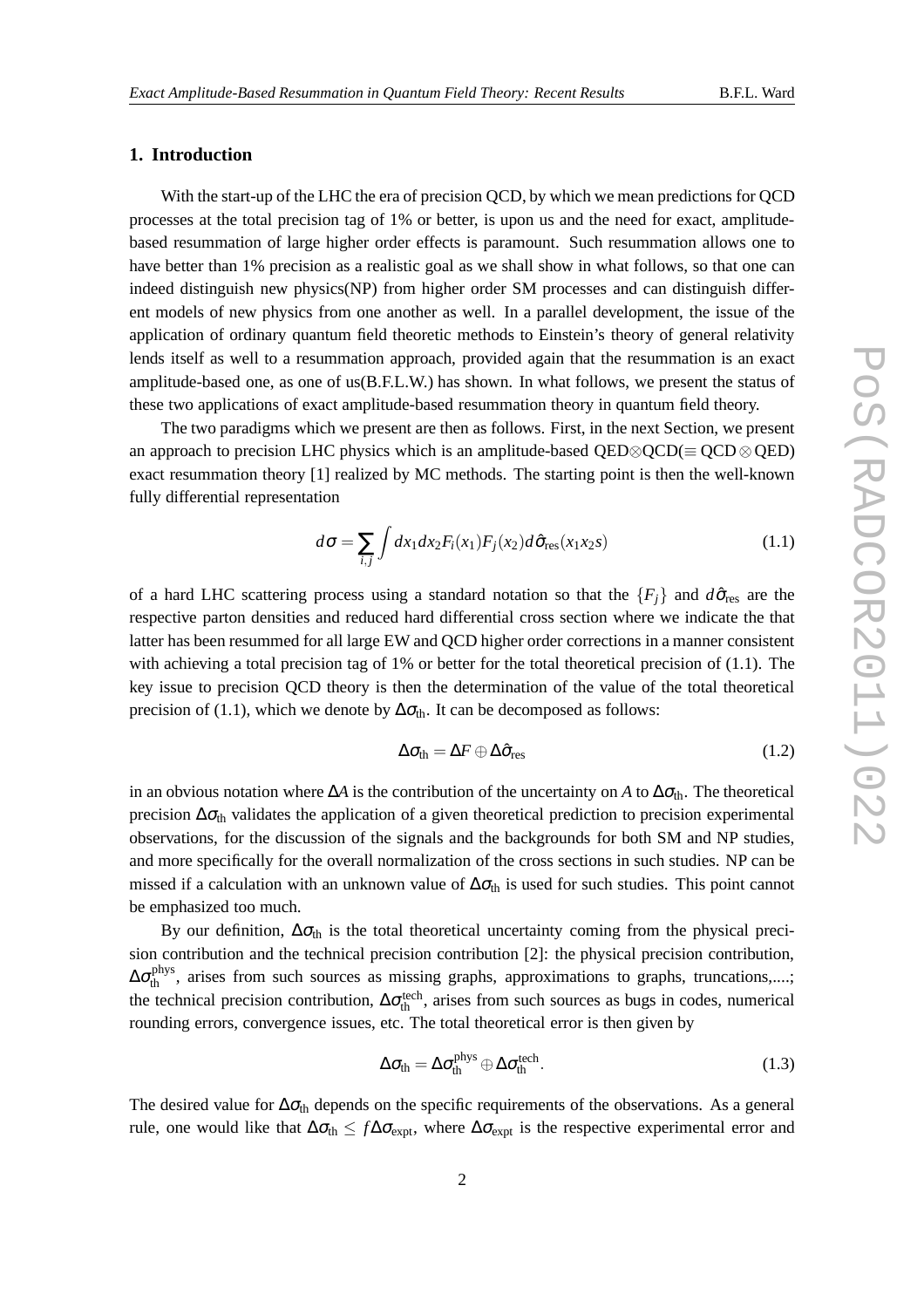$f \lesssim \frac{1}{2}$  $\frac{1}{2}$  so that the theoretical uncertainty does not significantly affect the analysis of the data for physics studies in an adverse way.

With the goal of achieving such precision in a provable way, we have developed the QCD  $\otimes$ QED resummation theory in Refs. [1] for the reduced cross section in (1.1) and for the resummation of the evolution of the parton densities therein as well. In both cases, the starting point is the master formula

$$
d\bar{\sigma}_{\text{res}} = e^{\text{SUM}_{\text{IR}}(\text{QCED})} \sum_{n,m=0}^{\infty} \frac{1}{n!m!} \int \prod_{j_1=1}^{n} \frac{d^3 k_{j_1}}{k_{j_1}}
$$

$$
\prod_{j_2=1}^{m} \frac{d^3 k'_{j_2}}{k'_{j_2}} \int \frac{d^4 y}{(2\pi)^4} e^{iy \cdot (p_1+q_1-p_2-q_2-\sum k_{j_1}-\sum k'_{j_2})+D_{\text{QCED}}}
$$

$$
\tilde{\bar{\beta}}_{n,m}(k_1,\ldots,k_n;k'_1,\ldots,k'_m) \frac{d^3 p_2}{p_2^0} \frac{d^3 q_2}{q_2^0},\tag{1.4}
$$

where  $d\bar{\sigma}_{res}$  is either the reduced cross section  $d\hat{\sigma}_{res}$  or the differential rate associated to a DGLAP-CS [3, 4] kernel involved in the evolution of the  ${F<sub>i</sub>}$  and where the *new* (YFS-style [5]) *non*-*Abelian* residuals  $\tilde{\bar{\beta}}_{n,m}(k_1,\ldots,k_n;k'_1,\ldots,k'_m)$  have *n* hard gluons and *m* hard photons and we show the final state with two hard final partons with momenta  $p_2$ ,  $q_2$  specified for a generic  $2f$  final state for definiteness. The infrared functions  $SUM_{IR}(QCED)$ ,  $D_{OCED}$  are defined in Refs. [1,6,7]. This simultaneous resummation of QED and QCD large IR effects is exact. Moreover, the residuals  $\bar{\beta}_{n,m}$ 

allow a rigorous parton shower/ME matching via their shower-subtracted counterparts  $\tilde{\bar{\beta}}_{n,m}$  [1].

The result in (1.4) also allows us an an exact, amplitude-based resummation approach to Feynman's formulation of Einstein's theory, as one of us (B.F.L.W.) has shown in Refs. [8] via the following representation of the Feynman propagators in that theory:

$$
i\Delta'_F(k) = \frac{i}{(k^2 - m^2 - \Sigma_s + i\varepsilon)}
$$
  
= 
$$
\frac{ie^{B''_g(k)}}{(k^2 - m^2 - \Sigma'_s + i\varepsilon)}
$$
  
\equiv 
$$
i\Delta'_F(k)|_{\text{resummed}}.
$$

for scalar fields with an attendant generalization for spinning fields [8]. We stress that there are no approximations in (1.5). The formula for  $B''_g(k)$  is given in Refs. [8] and is presented below. We now discuss the two paradigms opened by  $(1.4)$  for precision QCD for the LHC and for exact resummation of Einstein's theory in turn.

#### **2. Precision QCD for the LHC**

We first stress that the methods we emply for resummation of the QCD theory are fully consistent with the methods in Refs. [9, 10]. This can be seen by considering the application of the latter methods to the  $2 \rightarrow n$  processes [f] at hard scale Q,  $f_1(p_1,r_1) + f_2(p_2,r_2) \rightarrow f_3(p_3,r_3) +$  $f_4(p_4, r_4) + \cdots + f_{n+2}(p_{n+2}, r_{n+2})$ , where the  $p_i, r_i$  label 4-momenta and color indices respectively, by Abyat *et al.* in Ref. [11], where the respective amplitude is represented as

$$
\mathcal{M}_{\{r_i\}}^{[f]} = \sum_{L}^{C} \mathcal{M}_L^{[f]}(c_L)_{\{r_i\}}
$$
\n
$$
= J^{[f]} \sum_{L}^{C} S_{LI} H_I^{[f]}(c_L)_{\{r_i\}},
$$
\n(2.1)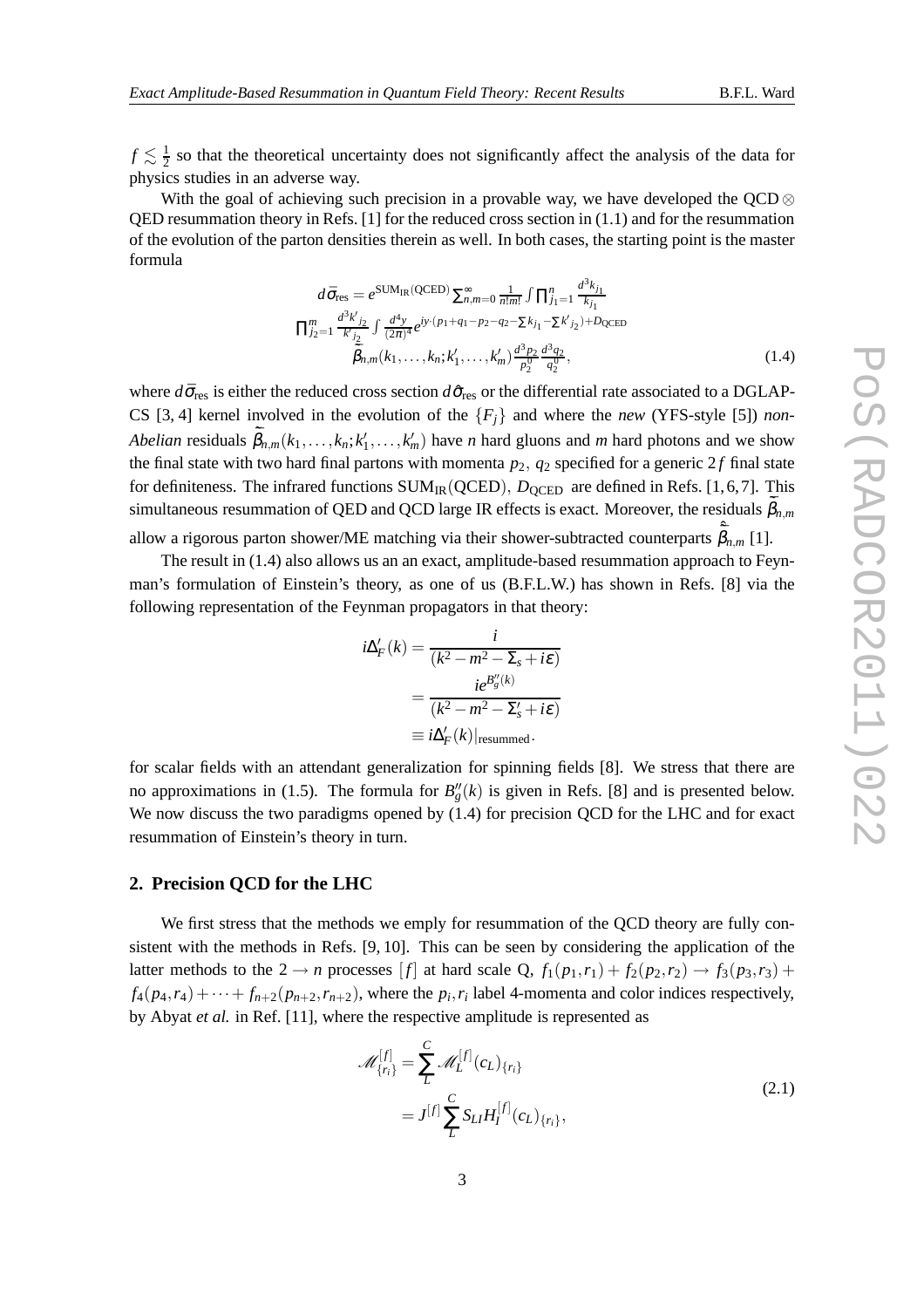where repeated indices are summed, and the functions  $J^{[f]}$ ,  $S_{LI}$ , and  $H_I^{[f]}$  $I_I^{\text{U}}$  are respectively the jet function, the soft function which describes the exchange of soft gluons between the external lines, and the hard coefficient function. The latter functions' infrared and collinear poles have been calculated to 2-loop order in Refs. [11]. To make contact between eqs.(1.4,2.1), identify in the specific application  $\bar{Q}'Q \to \bar{Q}'''Q'' + m(G)$  in (1.4)  $f_1 = Q, f_2 = \bar{Q}', f_3 = Q'', f_4 = \bar{Q}'''$ ,  $\{f_5, \dots, f_{n+2}\}$  ${G_1,\dots, G_m}$ , in (2.1), where we use the obvious notation for the gluons here. This means that  $n = m + 2$ . Then, to use eq.(2.1) in eq.(1.4), one observes the following:

I. By its definition in eq.(2.23) of Ref. [11], the anomalous dimension of the matrix  $S_{LI}$  does not contain any of the diagonal effects described by our infrared functions  $SUM_{IR}(QCD)$  and  $D<sub>QCD</sub>$ , where

$$
SUM_{IR}(QCD) = 2\alpha_s \Re B_{QCD} + 2\alpha_s \tilde{B}_{QCD}(K_{\text{max}}),
$$
  
\n
$$
2\alpha_s \tilde{B}_{QCD}(K_{\text{max}}) = \int \frac{d^3k}{k^0} \tilde{S}_{QCD}(k) \theta(K_{\text{max}} - k),
$$
  
\n
$$
D_{QCD} = \int \frac{d^3k}{k} \tilde{S}_{QCD}(k) \left[ e^{-iy \cdot k} - \theta(K_{\text{max}} - k) \right],
$$
\n(2.2)

where the real IR emission function  $\tilde{S}_{QCD}(k)$  and the virtual IR function  $\Re B_{QCD}$  are defined eqs.(77,73) in Ref. [6]. Note that (1.4) is independent of *Kmax*.

II. By its definition in eqs.(2.5) and (2.7) of Ref. [11], the jet function  $J<sup>[f]</sup>$  contains the exponential of the virtual infrared function  $\alpha_s \Re B_{QCD}$ , so that we have to take care that we do not double count when we use  $(2.1)$  in  $(1.4)$  and in the equations in Refs. [1, 6, 7] that lead thereto.

In this way we get the following realization of our approach using the results in Ref. [11]: In our result in eq.(75) in Ref. [6] for the contribution to (1.4) of *m*-hard gluons for the process under study here,

$$
d\hat{\sigma}^{m} = \frac{e^{2\alpha_{s} \Re B_{QCD}}}{m!} \int \prod_{j=1}^{m} \frac{d^{3}k_{j}}{(k_{j}^{2} + \lambda^{2})^{1/2}} \delta(p_{1} + q_{1} - p_{2} - q_{2} - \sum_{i=1}^{m} k_{i})
$$

$$
\bar{\rho}^{(m)}(p_{1}, q_{1}, p_{2}, q_{2}, k_{1}, \cdots, k_{m}) \frac{d^{3}p_{2}d^{3}q_{2}}{p_{2}^{0}q_{2}^{0}},
$$
(2.3)

we can identify the residual  $\bar{\rho}^{(m)}$  as follows:

$$
\bar{\rho}^{(m)}(p_1, q_1, p_2, q_2, k_1, \cdots, k_m) = \sum_{\text{colors}, \text{spin}} |\mathcal{M}_{\{r_i\}}^{[f]}|^2
$$
\n
$$
\equiv \sum_{\text{spins}, \{r_i\}, \{r_i'\}} b_{\{r_i\}\{r_i'\}}^{cs} |\bar{J}^{[f]}|^2 \sum_{L=1}^C \sum_{L'=1}^C S_{LI}^{[f]} H_I^{[f]}(c_L)_{\{r_i\}} \left( S_{L'I'}^{[f]} H_{I'}^{[f]}(c_{L'})_{\{r_i'\}} \right)^{\dagger}, \tag{2.4}
$$

where here we defined  $\bar{J}^{[f]} = e^{-\alpha_s \Re B_{QCD}} J^{[f]}$ , and we introduced the color-spin density matrix for the initial state,  $\mathfrak{h}^{cs}$ , so that  $\mathfrak{h}^{cs}_{\{r_i\}\{r'_i\}} = \mathfrak{h}^{cs}_{\{r_1, r_2\}\{r'_1, r'_2\}}$ , suppressing the spin indices, i.e.,  $\mathfrak{h}^{cs}$  only depends on the initial state colors and has the obvious normalization implied by (2.3). Proceeding then according to the steps in Ref. [6] leading from (2.3) to (1.4) restricted to QCD, we get the corresponding implementation of the results in Ref. [11] in our approach, without any double counting of effects. This proves that the new non-Abelian residuals  $\bar{\beta}_{m,n}$  in (1.4) transcend those of an Abelian massless gauge theory as introduced in Ref. [5].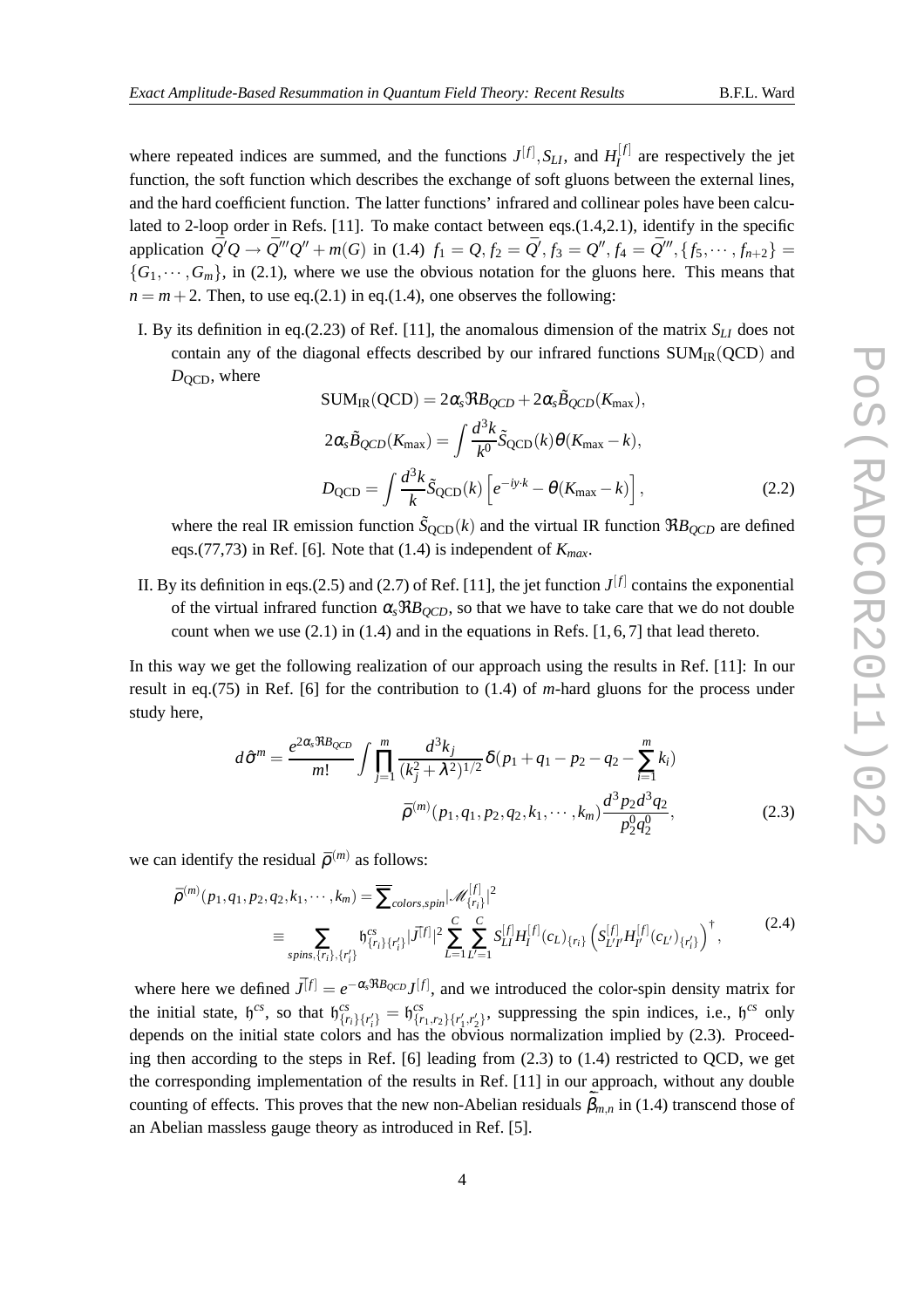As we have explained in Refs. [1], these new non-Abelian residuals allow rigorous shower/ME matching via their shower subtracted analogs:

$$
\tilde{\bar{\beta}}_{m,n} \to \hat{\bar{\beta}}_{m,n} \tag{2.5}
$$

where the  $\tilde{\bar{\beta}}_{m,n}$  have had all effects in the showers associated to the  $\{F_j\}$  removed from them.

When the formula in (1.4) is applied to the calculation of the kernels,  $P_{AB}$ , in the DGLAP-CS theory itself, we get an improvement of the IR limit of these kernels, an IR-improved DGLAP-CS theory [6, 7] in which large IR effects are resummed for the kernels themselves. The resulting new resummed kernels,  $P_{AB}^{exp}$  as given in Ref. [6, 7] and as illustrated below, yield a new resummed scheme for the PDF's and the reduced cross section:

$$
F_j, \ \hat{\sigma} \to F'_j, \ \hat{\sigma}' \text{ for}
$$
  

$$
P_{gq}(z) \to P_{gq}^{\exp}(z) = C_F F_{YFS}(\gamma_q) e^{\frac{1}{2}\delta_q} \frac{1 + (1 - z)^2}{z} z^{\gamma_q}, \text{etc.},
$$

with the same value for  $\sigma$  in (1.1) with improved MC stability as discussed in Ref. [12]. Here, the YFS [5] infrared factor is given by  $F_{YFS}(a) = e^{-C_E a}/\Gamma(1+a)$  where  $C_E$  is Euler's constant and we refer the reader to Ref. [6, 7] for the definition of the infrared exponents  $\gamma_q$ ,  $\delta_q$  as well as for the complete set of equations for the new  $P_{AB}^{exp}$ .  $C_F$  is the quadratic Casimir invariant for the quark color representation.

The basic physical idea underlying the new kernels is illustrated in Fig. 2 as it was already shown by Bloch and Nordsieck [13]: an accelerated charge generates a coherent state of very



**Figure 1:** Bloch-Nordsieck soft quanta for an accelerated charge.

soft massless quanta of the respective gauge field so that one cannot know which of the infinity of possible states one has made in the splitting process  $q(1) \to q(1-z) + G \otimes G_1 \cdots \otimes G_\ell$  ,  $\ell = 0, \cdots, \infty$ illustrated in Fig. 2. The new kernels take this effect into account.

The new MC Herwiri1.031 [12] gives the first realization of the new IR-improved kernels in the Herwig6.5 [14] environment. Here, we compare it with Herwig6.510, both with and without the MC@NLO [15] exact  $\mathcal{O}(\alpha_s)$  correction, in Fig. 2 in relation to D0 data [16] on the Z boson  $p_T$  in single Z production and the CDF data [17] on the Z boson rapidity in the same process all at the Tevatron. We see [12] that the IR improvement improves the  $\chi^2/d.o.f$  in comparison with the data in both cases for the soft  $p<sub>T</sub>$  data and that for the rapidity data it improves the  $\chi^2/d.o.f$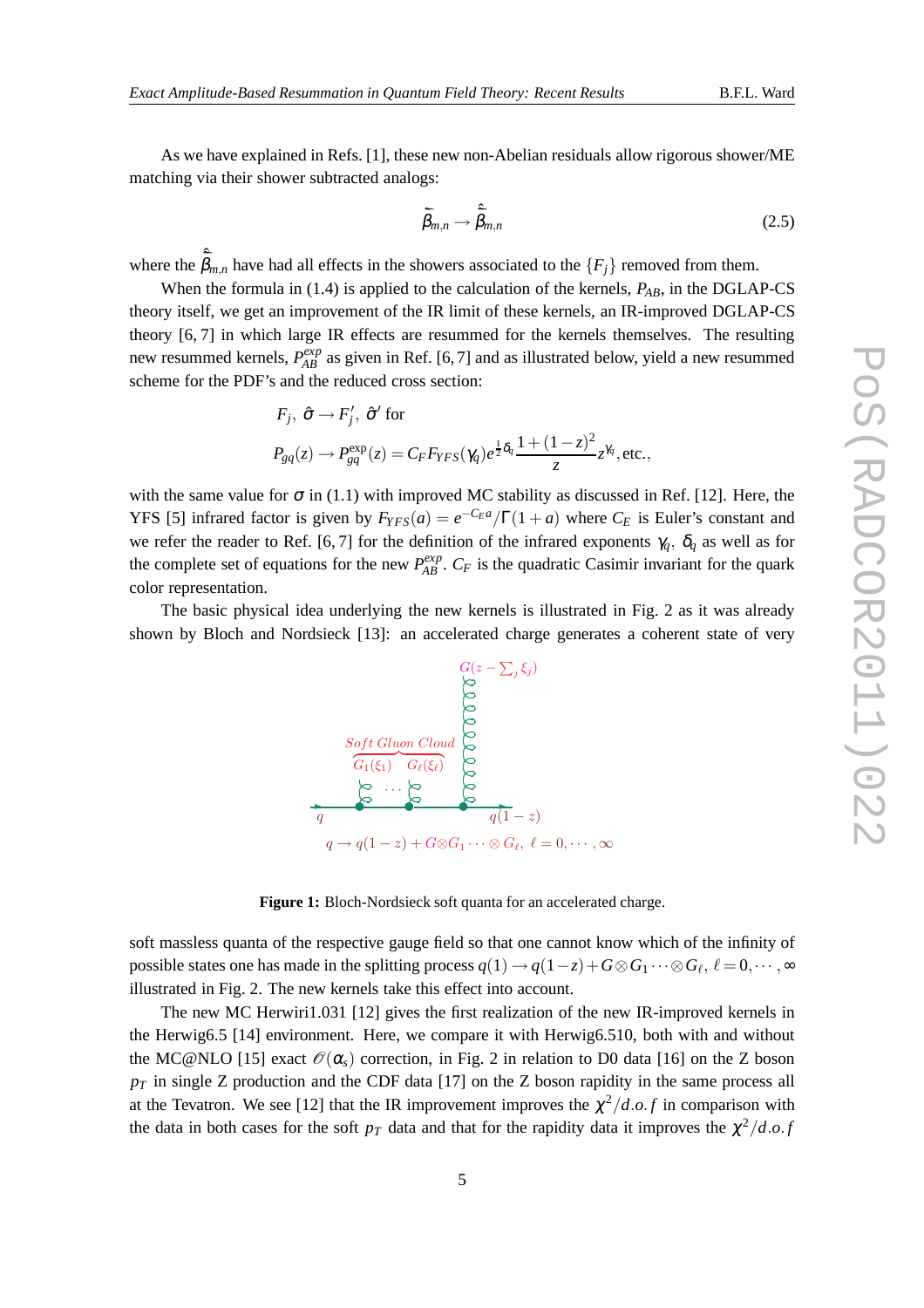

**Figure 2:** From Ref. [12], comparison with FNAL data: (a), CDF rapidity data on  $(Z/\gamma^*)$  production to  $e^+e^-$  pairs, the circular dots are the data, the light(dark) lines are HERWIG6.510(HERWIRI1.031); (b), D0  $p_T$  spectrum data on  $(Z/\gamma^*)$  production to  $e^+e^-$  pairs, the circular dots are the data, the dark triangles are HERWIRI1.031, the light triangles are HERWIG6.510. In both (a) and (b) the dark squares are MC@NLO/HERWIRI1.031, and the light squares are MC@NLO/HERWIG6.510, where MC@NLO/X denotes the realization by MC@NLO of the exact  $\mathcal{O}(\alpha_s)$  correction for the generator X. These are untuned theoretical results.

before the application of the MC@NLO exact  $\mathcal{O}(\alpha_s)$  correction and that with the latter correction the  $\chi^2/d.o.f$ 's are statistically indistinguishable. More importantly, this theoretical paradigm can be systematically improved in principle to reach any desired  $\Delta\sigma_{th}$ . The suggested accuracy at the 10% level shows the need for the NNLO extension of MC@NLO, in view of our goals for this process. We are currently developing the analogous applications for the new kernels for Herwig++ [18], Herwiri++, for Pyhtia8 [19] and for Sherpa [20]. In addition we are currently analysizing recent LHC data using Herwiri1.031/MC@NLO, Herwiri++/Powheg [21] as we shall report elsewhere [22].

### **3. Resummed Quantum Gravity**

One of us(B.F.L.W.) has recently continued his application of exact amplitude-based resummation theory to Feynman's formulation of Einstein's theory, as described in Refs. [8]. In particular, in Ref. [23], he has arrived at a first principles prediction of the cosmological constant that is close to the observed value [24, 25],  $\rho_{\Lambda} \cong (2.368 \times 10^{-3} eV(1 \pm 0.023))^{4}$ , as we now recapitulate.

In Ref. [23], using the deep UV result

$$
B_g''(k) = \frac{\kappa^2 |k^2|}{8\pi^2} \ln\left(\frac{m^2}{m^2 + |k^2|}\right),\tag{3.1}
$$

it is shown that the UV limit of Newton's constant,  $G_N(k)$ , is given by

$$
g_* = \lim_{k^2 \to \infty} k^2 G_N(k^2) = \frac{360\pi}{c_{2,eff}} \cong 0.0442,\tag{3.2}
$$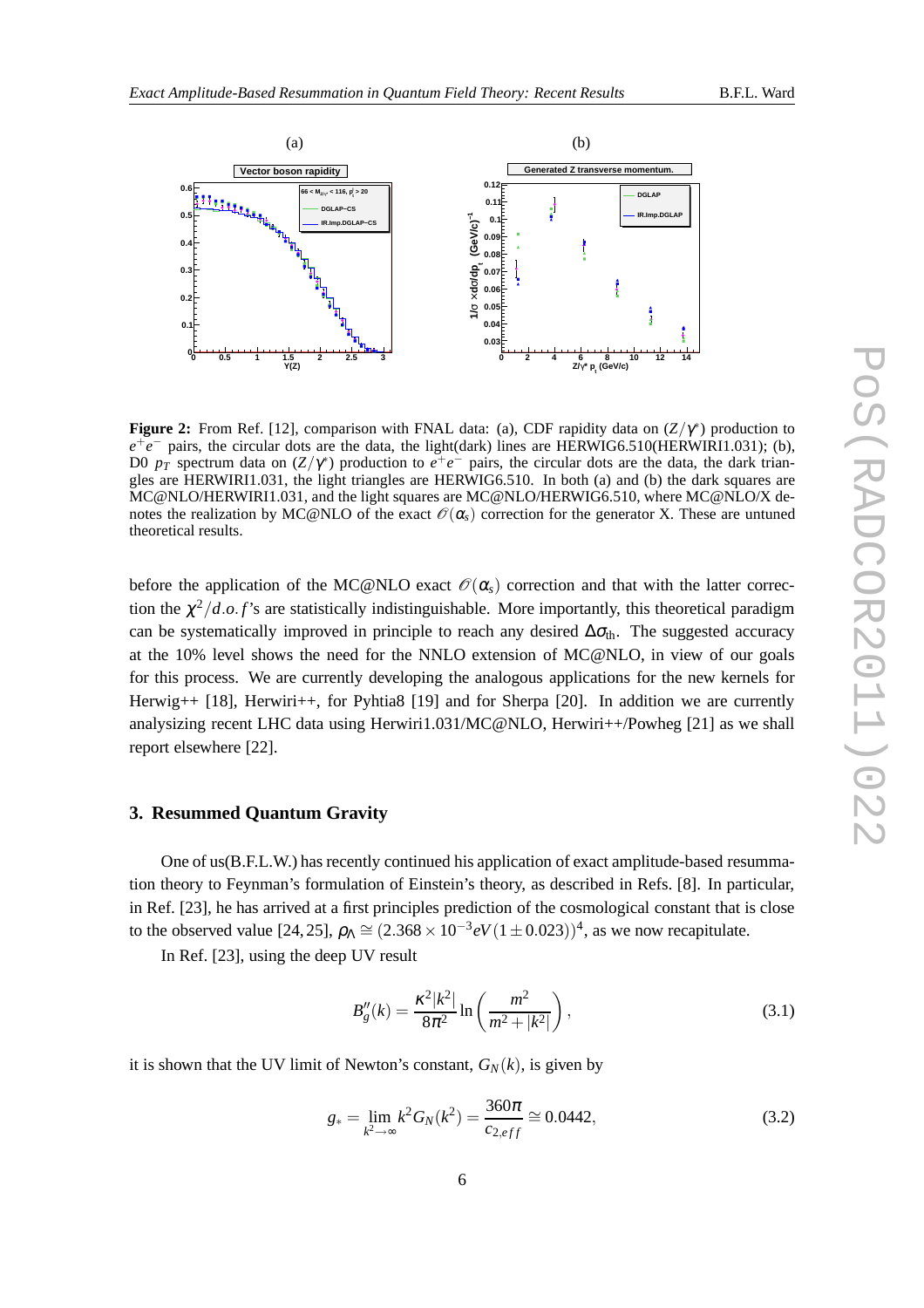where [8,23]  $c_{2,eff} \approx 2.56 \times 10^4$  for the known world. In addition, it is shown that the contribution of a scalar field to  $\Lambda$  is

$$
\Lambda_{s} = -8\pi G_{N} \frac{\int d^{4}k}{2(2\pi)^{4}} \frac{(2k_{0}^{2})e^{-\lambda_{c}(k^{2}/(2m^{2}))\ln(k^{2}/m^{2}+1)}}{k^{2}+m^{2}}
$$
\n
$$
\approx -8\pi G_{N} \left[ \frac{1}{G_{N}^{2}64\rho^{2}} \right],
$$
\n(3.3)

where  $\rho = \ln \frac{2}{\lambda_c}$  and we have used the calculus of Refs. [8, 23]. We note that the standard equaltime (anti-)commutation relations algebra realizations then show that a Dirac fermion contributes  $-4$  times  $\Lambda_s$  to  $\Lambda$ . The deep UV limit of  $\Lambda$  then becomes

$$
\Lambda(k) \longrightarrow k^2 \lambda_*,
$$
  
\n
$$
\lambda_* = -\frac{c_{2,eff}}{2880} \sum_j (-1)^{F_j} n_j / \rho_j^2
$$
  
\n
$$
\approx 0.0817
$$
\n(3.4)

where  $F_j$  is the fermion number of *j* and  $\rho_j = \rho(\lambda_c(m_j))$ . Our results for  $(g_*, \lambda_*)$  agree qualitatively with those in Refs. [26, 27].

For reference, we note that, if we restrict our resummed quantum gravity calculations above for *g*∗,λ<sup>∗</sup> to the pure gravity theory with no SM matter fields, we get the results

$$
g_* = .0533, \ \lambda_* = -.000189.
$$

We see that our results suggest that there is still significant cut-off effects in the results used for  $g_*$ ,  $\lambda_*$ <sup>1</sup> in Refs. [26, 27], which already seem to include an effective matter contribution when viewed from our resummed quantum gravity perspective, as an artifact of the obvious gauge and cut-off dependencies of the results. Indeed, from a purely quantum field theoretic point of view, the cut-off action is

$$
\Delta_k S(h, C, \bar{C}; \bar{g}) = \frac{1}{2} < h, \mathcal{R}_k^{\text{grav}} h > + <\bar{C}, \mathcal{R}_k^{\text{gh}} C > \tag{3.5}
$$

where  $\bar{g}$  is the general background metric, which is the Minkowski space metric  $\eta$  here, and  $C, \bar{C}$ are the ghost fields and the operators  $\mathcal{R}_k^{\text{grav}}$  $_{k}^{\text{grav}}, \mathscr{R}_{k}^{\text{gh}}$  $\frac{f(x)}{f(x)}$  implement the course graining as they satisfy the limits

$$
\lim_{p^2/k^2 \to \infty} \mathcal{R}_k = 0,
$$
  

$$
\lim_{p^2/k^2 \to 0} \mathcal{R}_k \to \mathfrak{Z}_k k^2,
$$

for some  $\mathfrak{Z}_k$  [26]. Here, the inner product is that defined in the second paper in Refs. [26] in its Eqs.(2.14,2.15,2.19). The result is that the modes with  $p \leq k$  have a shift of their vacuum energy by the cut-off operator. There is no disagreement in principle between our gauge invariant, cut-off independent results and the gauge dependent, cut-off dependent results in Refs. [26, 27].

<sup>&</sup>lt;sup>1</sup>In the first paper in Ref. [27],  $(g_*, \lambda_*) \approx (0.27, 0.36)$ .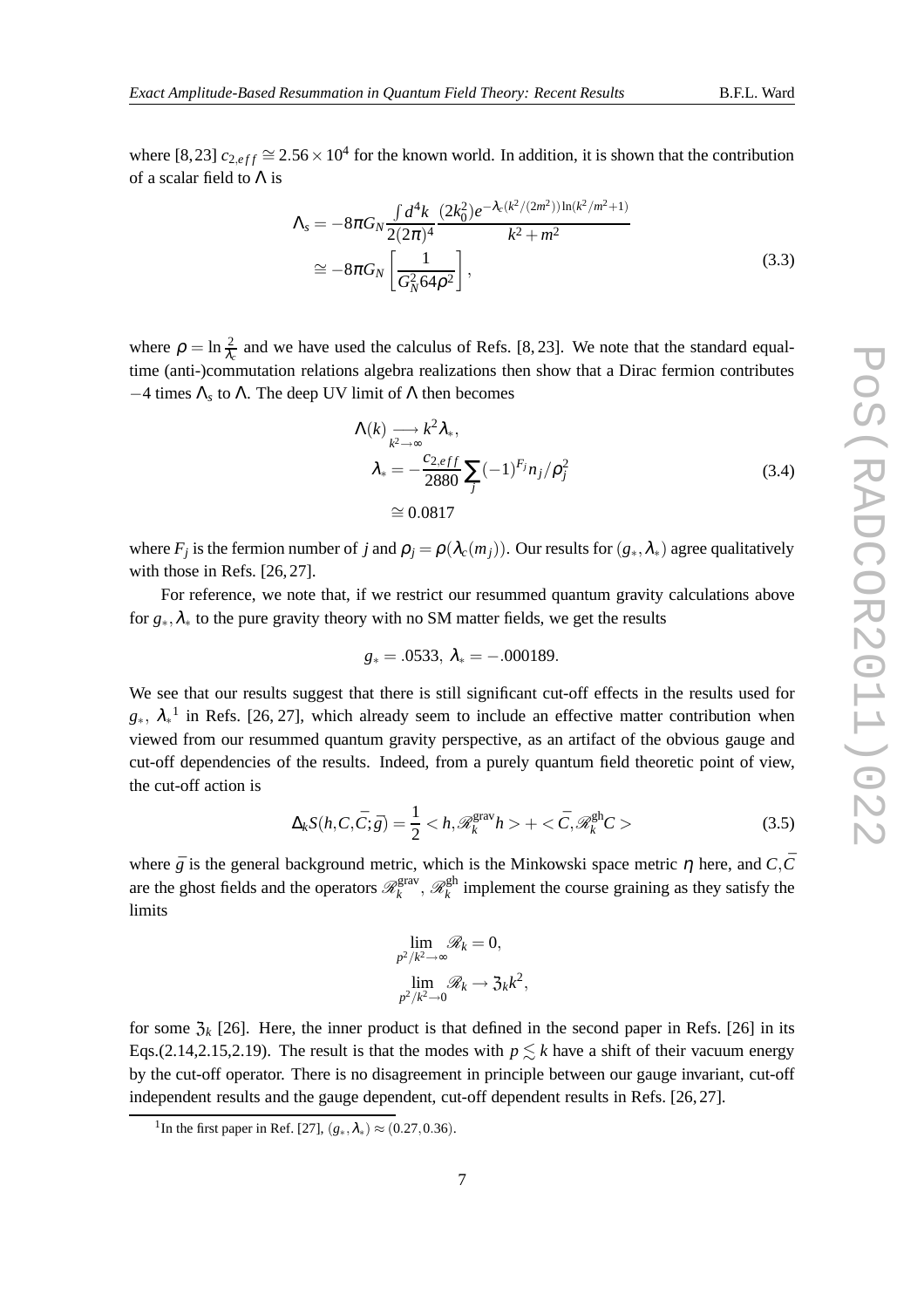## **3.1 An Estimate of** Λ

To estimate the value of  $\Lambda$  today, we take the normal-ordered form of Einstein's equation,

$$
:G_{\mu\nu}: +\Lambda: g_{\mu\nu}: = -8\pi G_N: T_{\mu\nu}: \qquad (3.6)
$$

The coherent state representation of the thermal density matrix then gives the Einstein equation in the form of thermally averaged quantities with  $\Lambda$  given by our result above in lowest order. Taking the transition time between the Planck regime and the classical Friedmann-Robertson-Walker regime at  $t_{tr} \sim 25t_{Pl}$  from Refs. [27], we introduce

$$
\rho_{\Lambda}(t_{tr}) \equiv \frac{\Lambda(t_{tr})}{8\pi G_N(t_{tr})} = \frac{-M_{Pl}^4(k_{tr})}{64} \sum_{j} \frac{(-1)^F n_j}{\rho_j^2}
$$
\n(3.7)

and use the arguments in Refs. [28]  $(t_{eq}$  is the time of matter-radiation equality) to get

$$
\rho_{\Lambda}(t_0) \approx \frac{-M_{Pl}^4 (1 + c_{2,eff} k_{tr}^2 / (360 \pi M_{Pl}^2))^2}{64} \sum_j \frac{(-1)^F n_j}{\rho_j^2} \times \left[\frac{t_{tr}^2}{t_{eq}^2} \times \left(\frac{t_{eq}^{2/3}}{t_0^2}\right)^3\right] \times \left[\frac{M_{Pl}^2}{t_{eq}^2} \times \left(\frac{t_{eq}^{2/3}}{t_0^2}\right)^3\right] \approx \frac{-M_{Pl}^2 (1.0362)^2 (-9.197 \times 10^{-3}) (25)^2}{64} \approx (2.400 \times 10^{-3} eV)^4.
$$
\n(3.8)

where we take the age of the universe to be  $t_0 \approx 13.7 \times 10^9$  yrs. In the latter estimate, the first factor in the square bracket comes from the period from  $t<sub>tr</sub>$  to  $t<sub>eq</sub>$  (radiation dominated) and the second factor comes from the period from  $t_{eq}$  to  $t_0$  (matter dominated) <sup>2</sup>. This estimate should be compared with the experimental result  $[24, 25]^3$   $\rho_{\Lambda}(t_0)|_{expt} \cong (2.368 \times 10^{-3} eV (1 \pm 0.023))^4$ . In closing, two of us (B.F.L.W., S.A.Y.) thank Prof. Ignatios Antoniadis for the support and kind hospitality of the CERN TH Unit while part of this work was completed.

#### **References**

[1] C. Glosser, S. Jadach, B.F.L. Ward and S.A. Yost, Mod. Phys. Lett. A **19**(2004) 2113; B.F.L. Ward, C. Glosser, S. Jadach and S.A. Yost, in *Proc. DPF 2004*, Int. J. Mod. Phys. A **20** (2005) 3735; in *Proc. ICHEP04, vol. 1*, eds. H. Chen *et al.*,(World. Sci. Publ. Co., Singapore, 2005) p. 588; B.F.L. Ward and S. Yost, preprint BU-HEPP-05-05, in *Proc. HERA-LHC Workshop*, CERN-2005-014; in *Moscow 2006, ICHEP, vol. 1*, p. 505; Acta Phys. Polon. B **38** (2007) 2395; arXiv:0802.0724, PoS**(RADCOR2007)**(2007) 038; B.F.L. Ward *et al.*, arXiv:0810.0723, in *Proc. ICHEP08*; arXiv:0808.3133, in *Proc. 2008 HERA-LHC Workshop*,DESY-PROC-2009-02, eds. H. Jung and A. De Roeck, (DESY, Hamburg, 2009)pp. 180-186, and references therein.

 $2$ The method of the operator field forces the vacuum energies to follow the same scaling as the non-vacuum excitations.

<sup>&</sup>lt;sup>3</sup>See also Ref. [29] for an analysis that suggests a value for  $\rho_{\Lambda}(t_0)$  that is qualitatively similar to this experimental result.